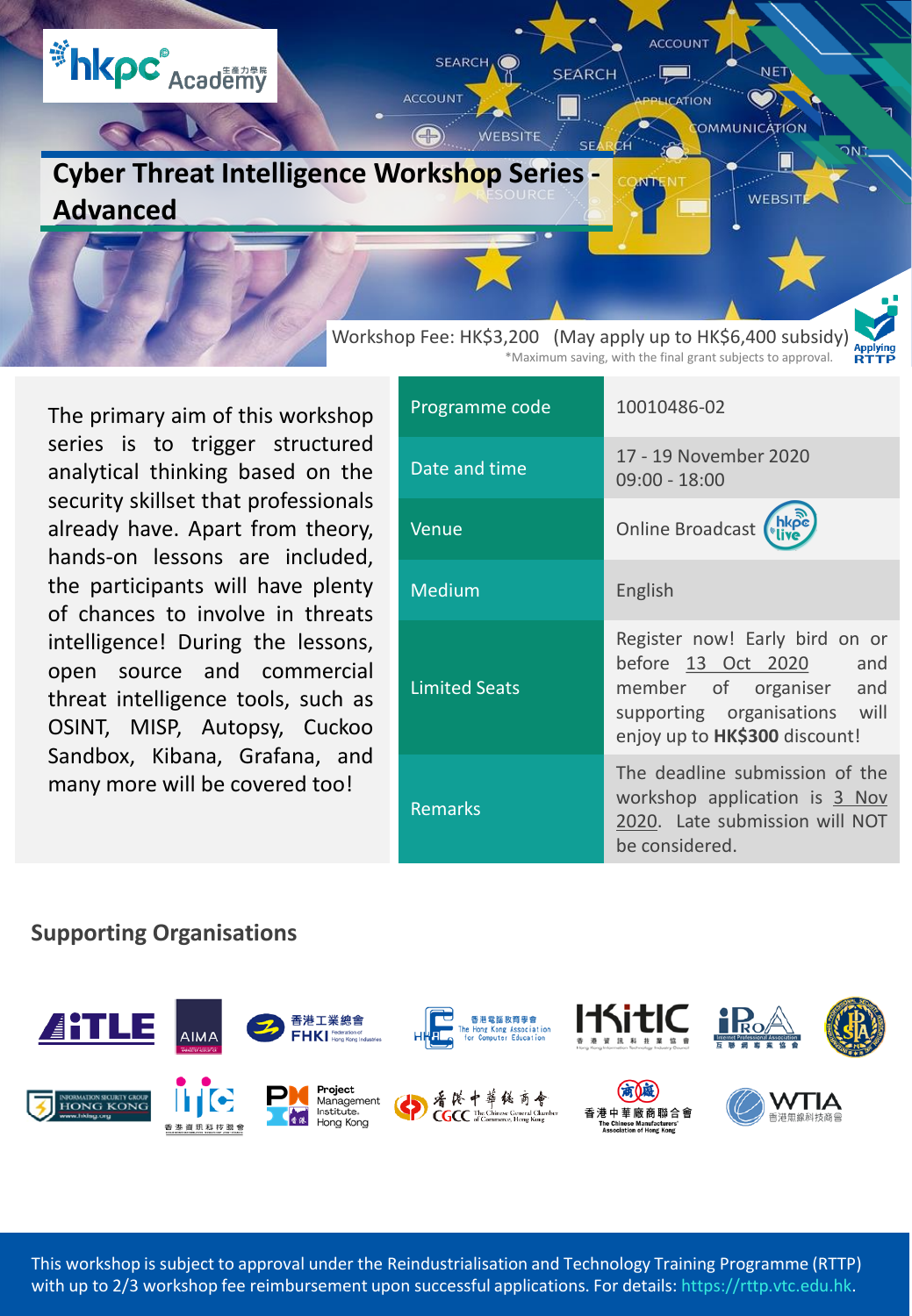

# **Cyber Threat Intelligence Workshop Series - Advanced**

#### **Workshop Fee**

**For 2 days Foundation Workshop Fee :-**

| For z days Foundation workshop Fee :- |                                                                                                                               |  |  |
|---------------------------------------|-------------------------------------------------------------------------------------------------------------------------------|--|--|
| $\blacksquare$                        | Early Bird Price : - Non-member: HK\$6,200 per person<br>Member of Organiser / Supporting Organisations: HK\$6,000 per person |  |  |
| $\overline{\phantom{a}}$              | Regular Price : - Non-member: HK\$6,400 per person<br>Member of Organiser / Supporting Organisations: HK\$6,200 per person    |  |  |
| For 3 days Advanced Workshop Fee :-   |                                                                                                                               |  |  |
| $\blacksquare$                        | Early Bird Price : - Non-member: HK\$9,300 per person<br>Member of Organiser / Supporting Organisations: HK\$9,000 per person |  |  |
|                                       | Regular Price : - Non-member: HK\$9,600 per person                                                                            |  |  |

# **Target Participants**

This workshop is designed in a way that participants do not need to allocate extra time or preparation prior to the workshop. General IT security knowledge is sufficient with no special skillset required, or anyone with the role below is encouraged to join us too!

Member of Organiser / Supporting Organisations: HK\$9,300 per person

- 
- IT & Information Security Experts **Conservation Security Experts**
- Law Enforcement Personnel **Technical Team Leads Technical Team Leads**
- Information Assurance Manager **Conservance Strategic Decision Makers**
- Chief Information Security Officers
- Data & Security Analyst **Information Security Engineers** 
	-
	-
	-
- **Those who want to get your hands dirty in threats intelligence!**

# Inquiry : Ms Judy LIU| +852 2788 5704 | judysmliu@hkpc.org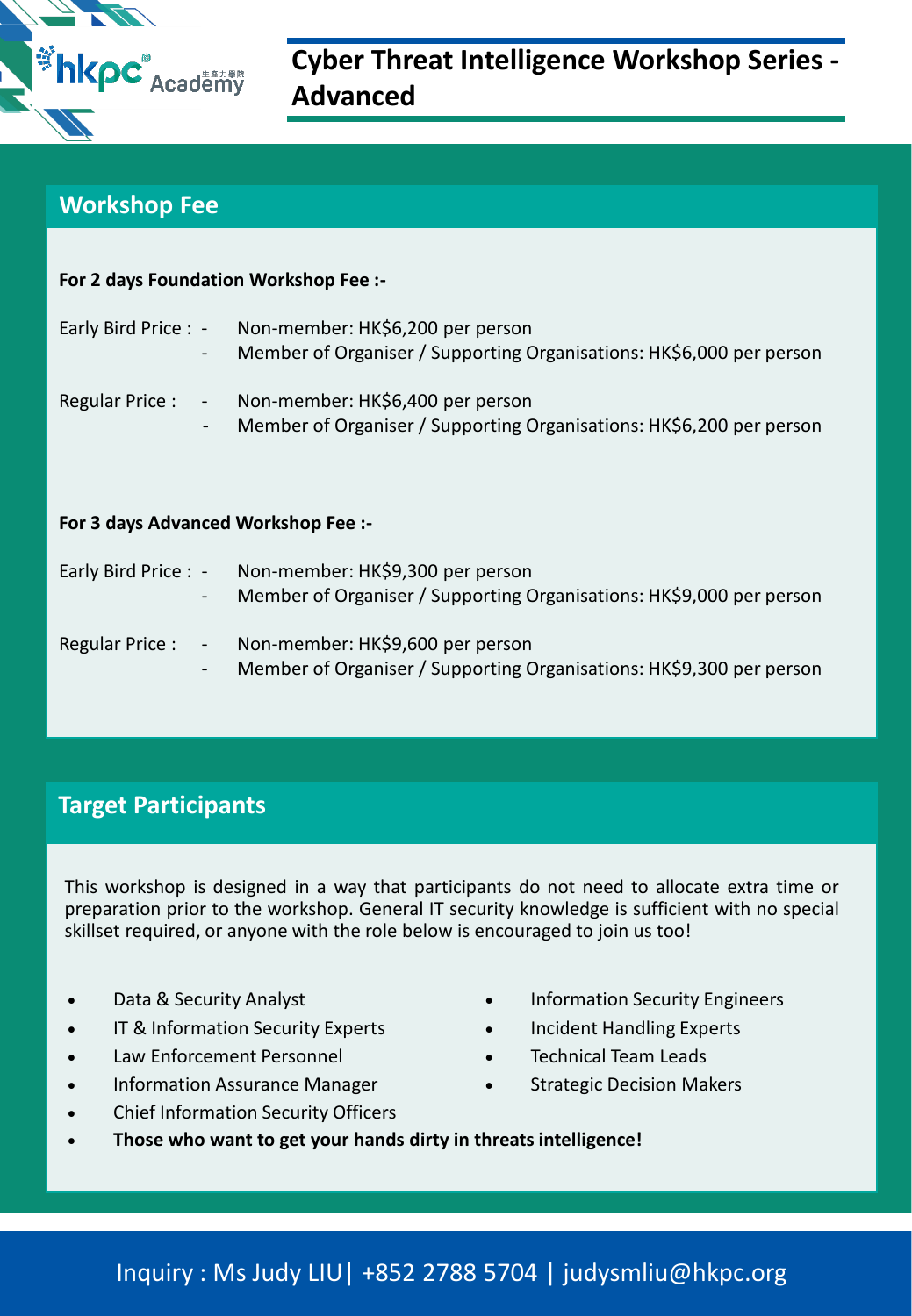**Example 2 Academy** 

# **Cyber Threat Intelligence Workshop Series - Advanced**

## **Introduction and Objective**

Cyber Threat Intelligence (CTI) Workshop Series is a **5-days workshop**, which is divided into two parts, a **CTI Foundation Workshop (2 full days)** to start with, and a **CTI Advanced Workshop (3 full days)** as a follow-up.

The workshop series is designed for security professionals who are interested to have deeper understanding of threat intelligence and how it can help in daily operation. By completing these two workshops, participants are enabled to understand Cyber Threat Intelligence and Applied Intelligence, and the differences between the two. Through Red-Teaming, the participant will have better insights on adversary tactics and techniques, in order to increase and improve defense against adversaries and intrusions!

**The CTI Foundation Workshop** enables participants to understand Cyber Threat Intelligence across strategic, operational, and tactical levels. By completing the workshop, the participants can relevantly involve in incident handling processes, as they will have a better overview of threat intelligence and the evolving threat landscape.

**The CTI Advanced Workshop** enables participants to understand, analyse, and process actionable information, and to produce basic threat intelligence reports for internal use. The workshop also equip participants with hands-on incident handling skills to counter basic cyber threats.

Participants who successfully complete these two workshops are equipped with skillset to design, utilise and maintain an internal Cyber Threat Intelligence system with reasonable budget, by using both open source and commercial tools!

*REMARK: For participant who wants to join the CTI Advanced Workshop only, it is required to pass a short online exam to evaluate whether the participant possesses sufficient cyber security knowledge/skillset to cope with advanced workshop's contents.*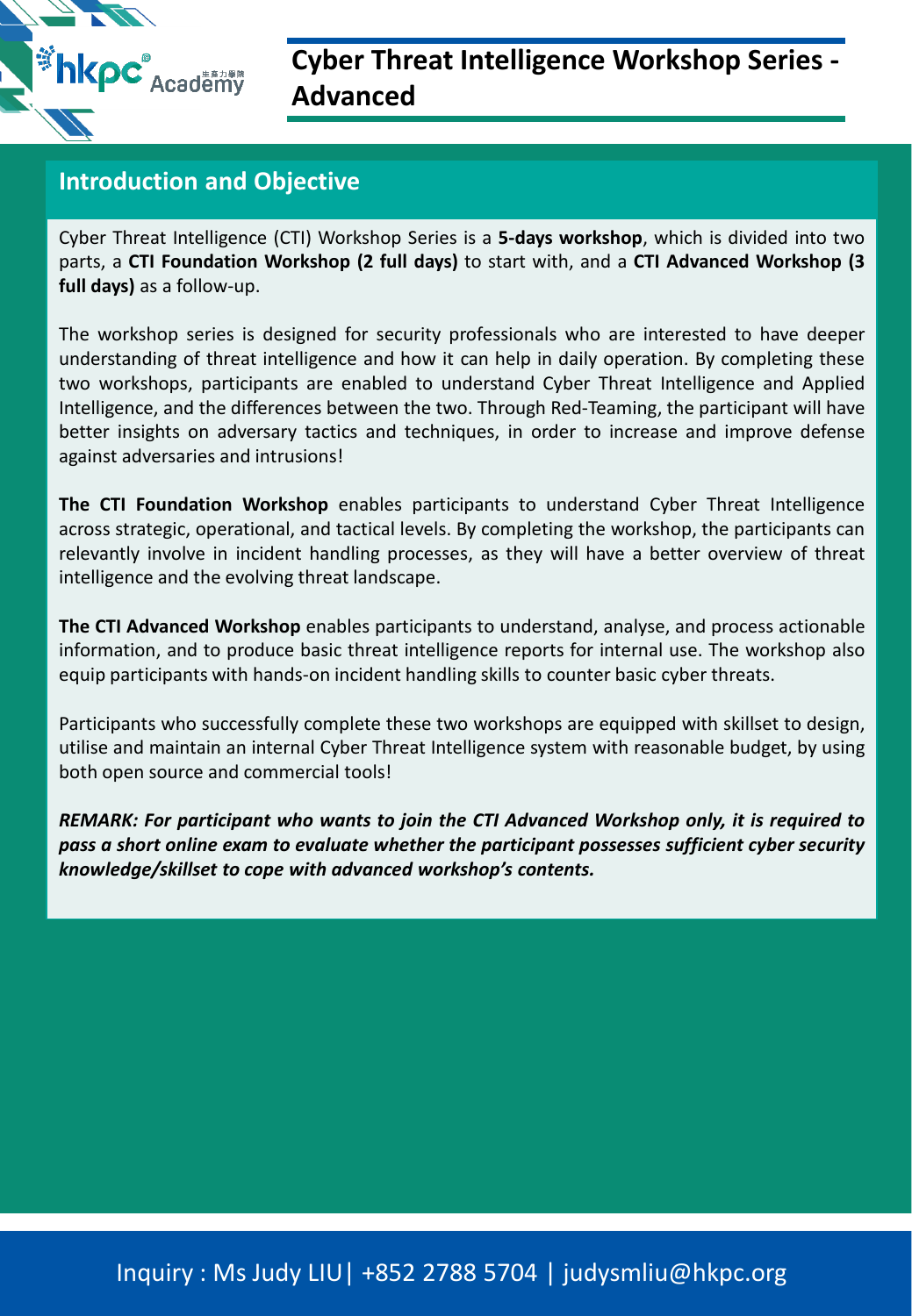**Example 2 Academy** 

# **Cyber Threat Intelligence Workshop Series - Advanced**

# **CTI Advanced Workshop – Applied Intelligence**

The Advanced Workshop provides higher-level, more detailed and content-rich with plenty of handson exercises! Participants can learn how to identify key collection sources of threat information, structure the data to be exploited for internal and external sharing, gain insights into log analysis, intrusion detection, malware analysis, multiple kill chains, hypothesis and attribution, information sharing, and much more.

#### **Day 1 (17 November 2020)**

- $\checkmark$  What sources could be used for Cyber Threat Intelligence (CTI)?
- $\checkmark$  The external information sources (Free & Paid)
- $\checkmark$  Exploit information through different domains, external datasets, TLS/SSL certificates, and more
- $\checkmark$  Understand the usage of strategic and operational CTIs through case studies
- *Hands-on***:** How CTI could be leveraged in your organisation?
- $\checkmark$  Correlation between strategic, operational and tactical CTIs
- $\checkmark$  Tactical and technical intelligence and their outcomes (IoCs)
- *Hands-on***:** Identify incident and threat actors, and matching them to IoC & IoA
- $\checkmark$  How to generate, understand and correlate campaigns

### **Day 2 (18 November 2020)**

- $\checkmark$  The internal information sources
- $\checkmark$  Uses open source tools for basic log analysis, computer & network forensics, malware analysis, and convert them as internal CTI feeds
- *Hands-on***:** Collect and analyse different logs
- $\checkmark$  Malware information collection & intrusion detection
- *Hands-on***:** Malware analysis by using open source tools
- $\checkmark$  Introduction of computer and network forensics
- $\checkmark$  How to complete a basic level forensics
- $\checkmark$  The 10-Step approach for Kill Chain analysis
- $\checkmark$  Kill Chain analysis & multiple Kill Chains in simultaneous intrusion

# **Day 3 (19 November 2020)**

- $\checkmark$  RED Teaming Understand your adversary
- $\checkmark$  Attribution based on types, pitfalls, groups, and campaigns
- $\checkmark$  Geopolitical motivations vs. Cybercrimes
- $\checkmark$  CTI reports preparation in "human-friendly" way
- $\checkmark$  Hands-on: Best practice to prepare and present your findings based on the available CTI information on a chosen incident or threat actor
- $\checkmark$  Overviews of different intelligence sharing platforms (STIX, TAXII, MISP) and introduction to **MISP**
- Hands-on: Using MISP to verify and match CTI case studies with IoCs
- Set up your internal CTI/Applied Intelligence team within your budget

| For the Foundation Workshop, please click the link for more details. | 回想領国     |  |
|----------------------------------------------------------------------|----------|--|
| https://www.home.hkpcacademy.org/en/10010486-01                      | code TBC |  |
|                                                                      | 回答中的     |  |

# Inquiry : Ms Judy LIU| +852 2788 5704 | judysmliu@hkpc.org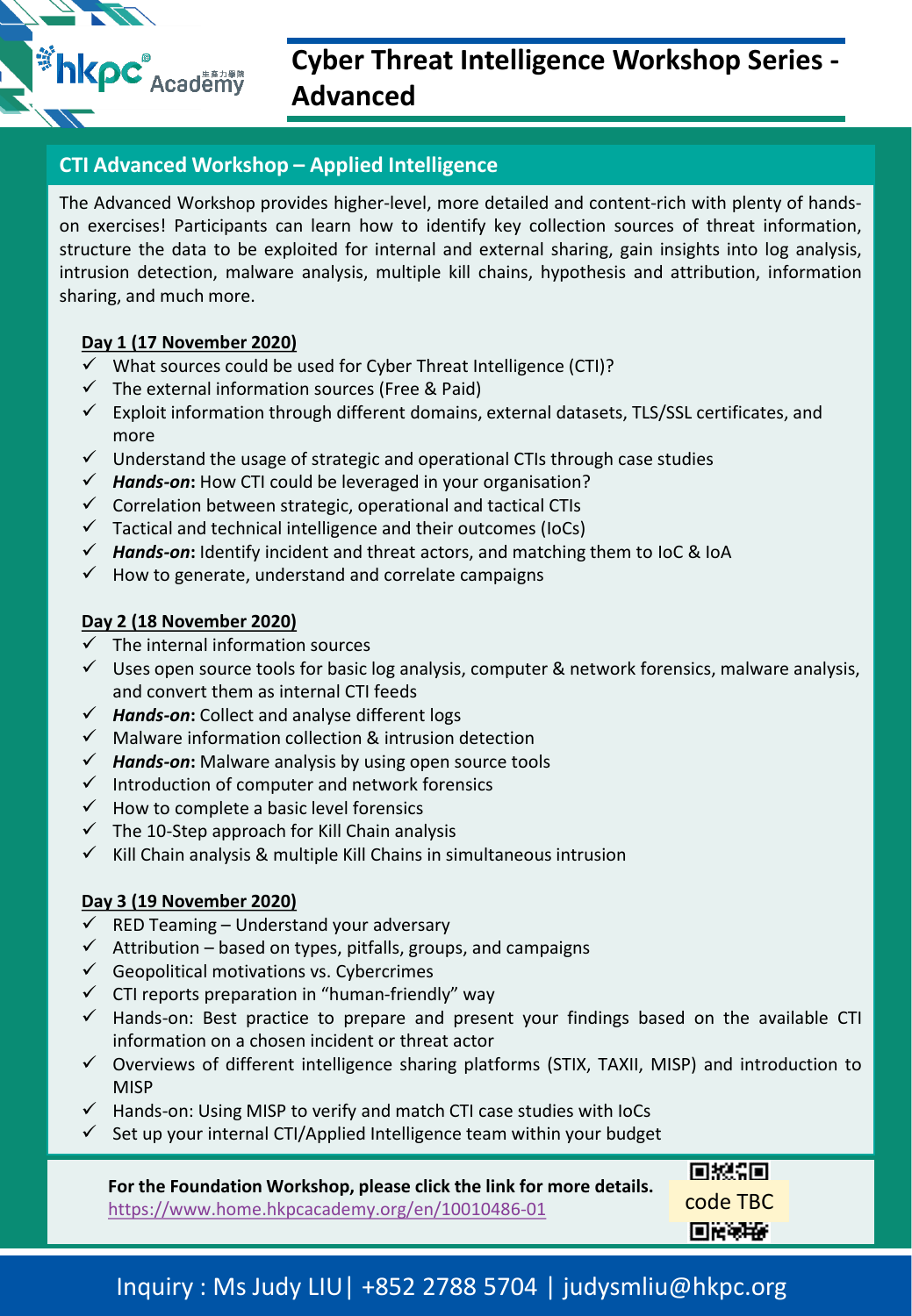

# **Cyber Threat Intelligence Workshop Series - Advanced**

## **Certificate of Workshop**

Participants who have attained at least 75% attendance of lecture will be awarded a Workshop Attendance Certificate.

### **Trainer**

#### **Ms Anett MÁDI-NÁTOR**

Vice President, Strategic Business Development, International Operations Cyber Services Plc

Anett MÁDI-NÁTOR has more than a decade of experience in strategic and administrative layers of information security and cyber defense both as a private sector subject matter expert and as a government representative.

Her recent appointments include Hungarian MilCIRC Head of Coordination, Administrative Head of Hungarian government cyber security centre (Cyber Defence Management Authority within the National Security Authority), NATO Cyber Coalition Exercises Core Strategic and Administrative Planner, and Lead to NATO Cyber Defence Capability Team.

Up to the summer of 2015, Anett was the appointed primary policy and administrative contact point for Hungary in the Memorandum of Understanding in Cyber Defence between NATO and Hungary. Anett received a ministerial award for excelling public service in 2013.

Before her successful public service, Anett as International Project Management Expert and also as Lead Internal Trainer at the most significant private IT company in Hungary participated in great business developments and contributed to project successes.

Prior to public service and commercial business development, Anett started her professional career specialised in adult training mostly for the military, special forces, and IT professionals at public administration. As such, she is the Communication Module Lead at Cyber Institute Ethical Hacking Course.

Anett strongly supports cyber defence information sharing both in form of raising awareness as a qualified trainer and sharing information to enable defensive collaboration among all involved entities. As such, Anett took a significant role in launching the 'Coordinated Vulnerability Disclosure' Manifesto through Global Forum on Cyber Expertise, 2015.

Anett takes a strong role in the European Cyber Security Organisation (ECSO) where she is leading the working group responsible for cyber range and technical education programmes for the EU, and is a member of the ECSO Board Task Force on the future EU cybersecurity. She also participates at UN ITU regional Cyber Drill series, as cyber drill planner and coordinator.

Besides her successful public service and private business activities, Anett is a regular speaker at various cyber security events and conferences in Europe and in the Far East.